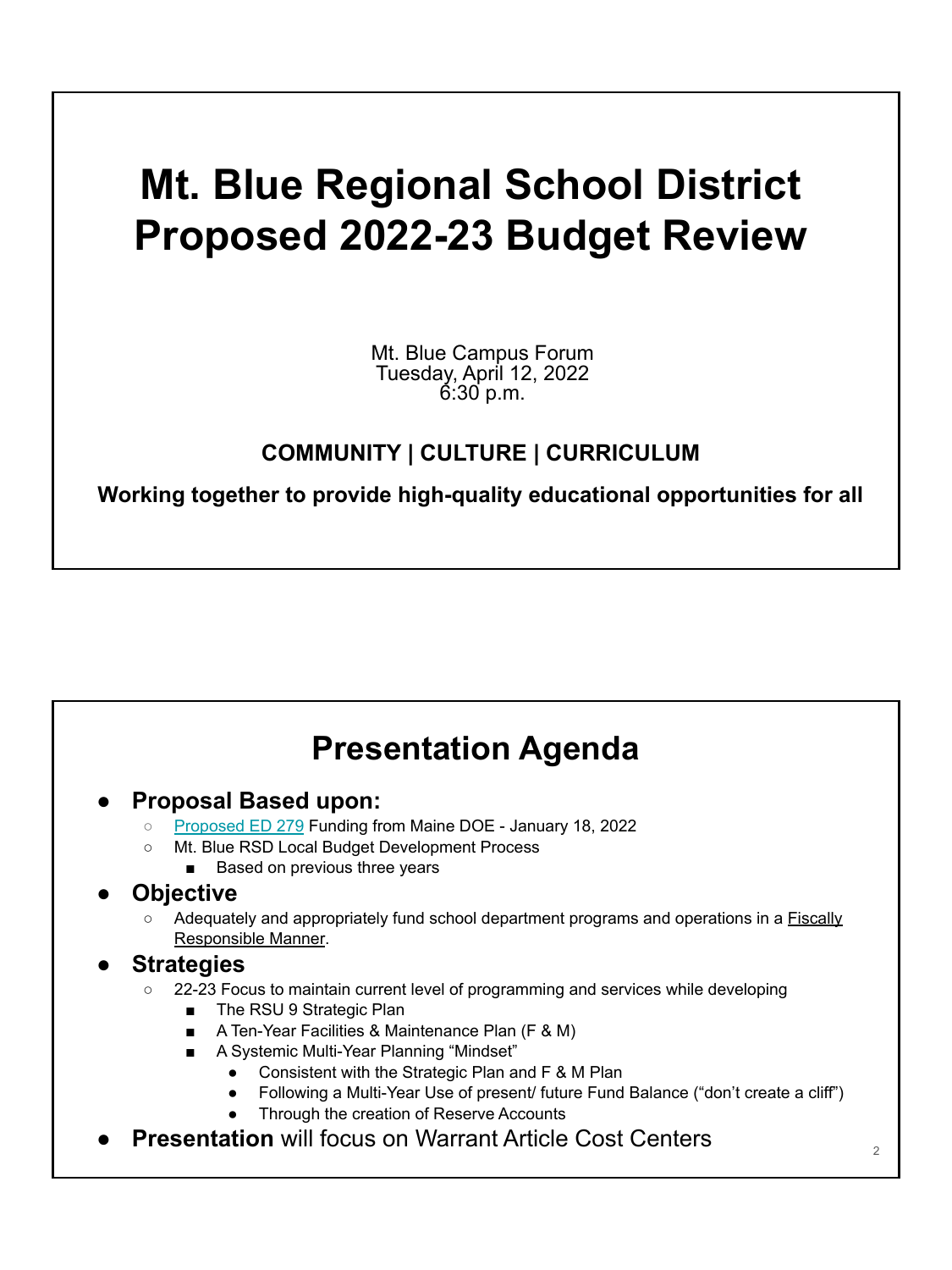#### Regular Instruction **● Pre-K - Grade 12 Regular Instructional Program** ● \$11,456,873 ○ Increase of \$298,850 over FY22 Level  $\circ$  + 2.68% **● Funding to Support:** ○ One Teaching Position for Returning Home-Schooled Students - \$65,667 (potential salary & benefits) ■ [Historical Enrollment,](https://drive.google.com/file/d/1Lref1HA-zLE6maGNrktlN8x43xR5AkQi/view?usp=sharing) [Home Instruction](https://drive.google.com/file/d/1qLMvXSLmoXw-ill9yZDGqcIU_pH8fXKu/view?usp=sharing) & [Superintendent Transfers](https://drive.google.com/file/d/1Y9CCmUxNAxDDp-nE8KHyrvqOWCyAxcUw/view?usp=sharing) Staffing #s ● 22-23 as compared to 21-22 *Overall NO CHANGE* ■ Extended Year Program (EYP) - Summer Programming - \$29,850 (depending on extra grant funds sometimes available in the spring is problematic) ○ Contractual Wage and Benefit Increases/Changes These increases are included in all cost centers Projected 10% Increase in Health Insurance (rates & staff coverage changes) 3

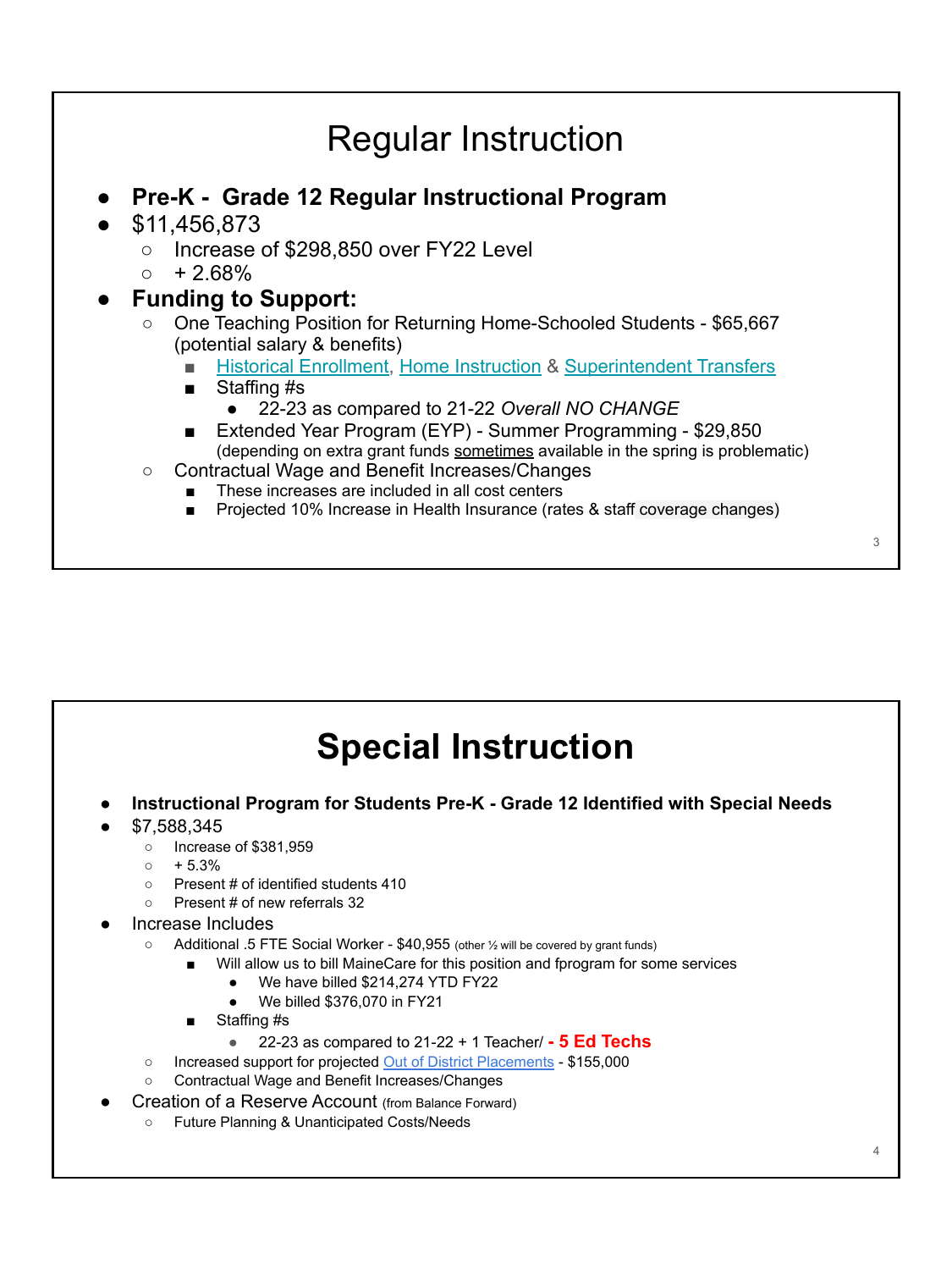# **Foster Career & Technical Education Center**

- **● Career & Technical Education Programs**
- \$3,004,159
	- Increase of \$22,531
	- $0 + 0.76%$
- New Outdoor Leadership Program
	- Total Cost \$120,590 (2/3rds offset by \$82,019 in New Program Subsidy from MDOE)
		- Staffing #s
			- 22-23 as compared to 21-22 *+1 Teacher*
- Reduction in .25 FTE Assistant Director (\$30,931)
	- Some of these duties will be offset by 2 "new" Grant Coordinator Stipends - \$10,699 (total)

## **Student & Staff Services/Support ● Programs in Guidance, Social Work, Library Media Centers, School Health (Nurses), Curriculum & Assessment, and Instructional Technology**  $\circ$  \$3,047,468 ○ Increase of \$97,444  $\circ$  + 3.30% Increase in "new" staff PD/Onboarding support through Instructional Coaching ○ \$70,000 in Contracted Services Keeping the people we hire through better initial onboarding and PD: ● Makes for better learning outcomes for students while also reduces student behavior difficulties! ● Is less expensive than for us than to keep hiring and training new people! 6

5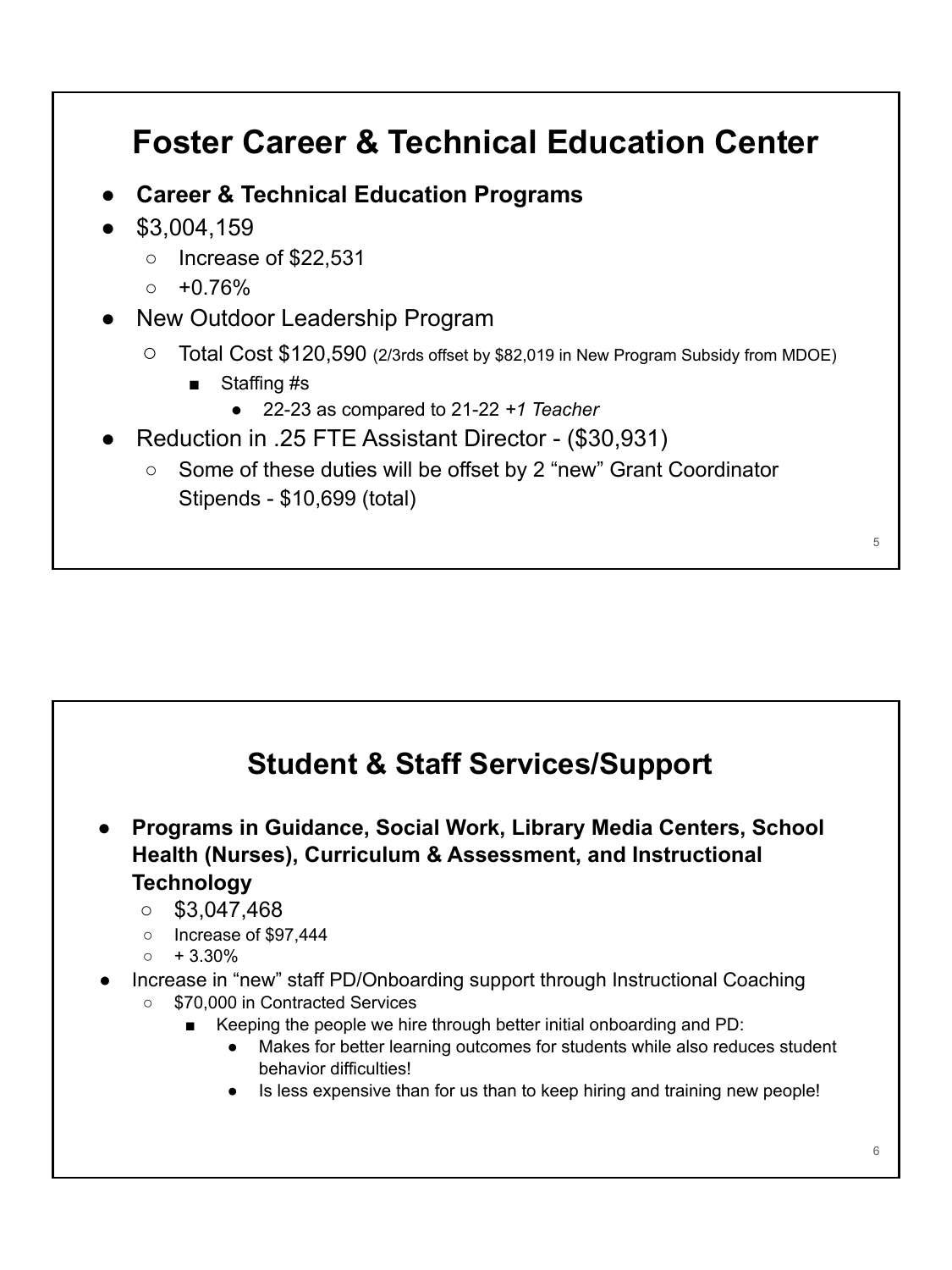



- **● Superintendent's Office, School Board, Fiscal Services (Business Office), District Wide portion of Instructional Technology**
	- $\circ$  \$1,230,624
		- Overall increase of \$10,638
		- +0.87%
		- This total amount is 3.07% of the present RSU 9 Budget Draft
			- "Highly Efficient System Administrative Offices at 4%" (Jim Rier, Maine DOE)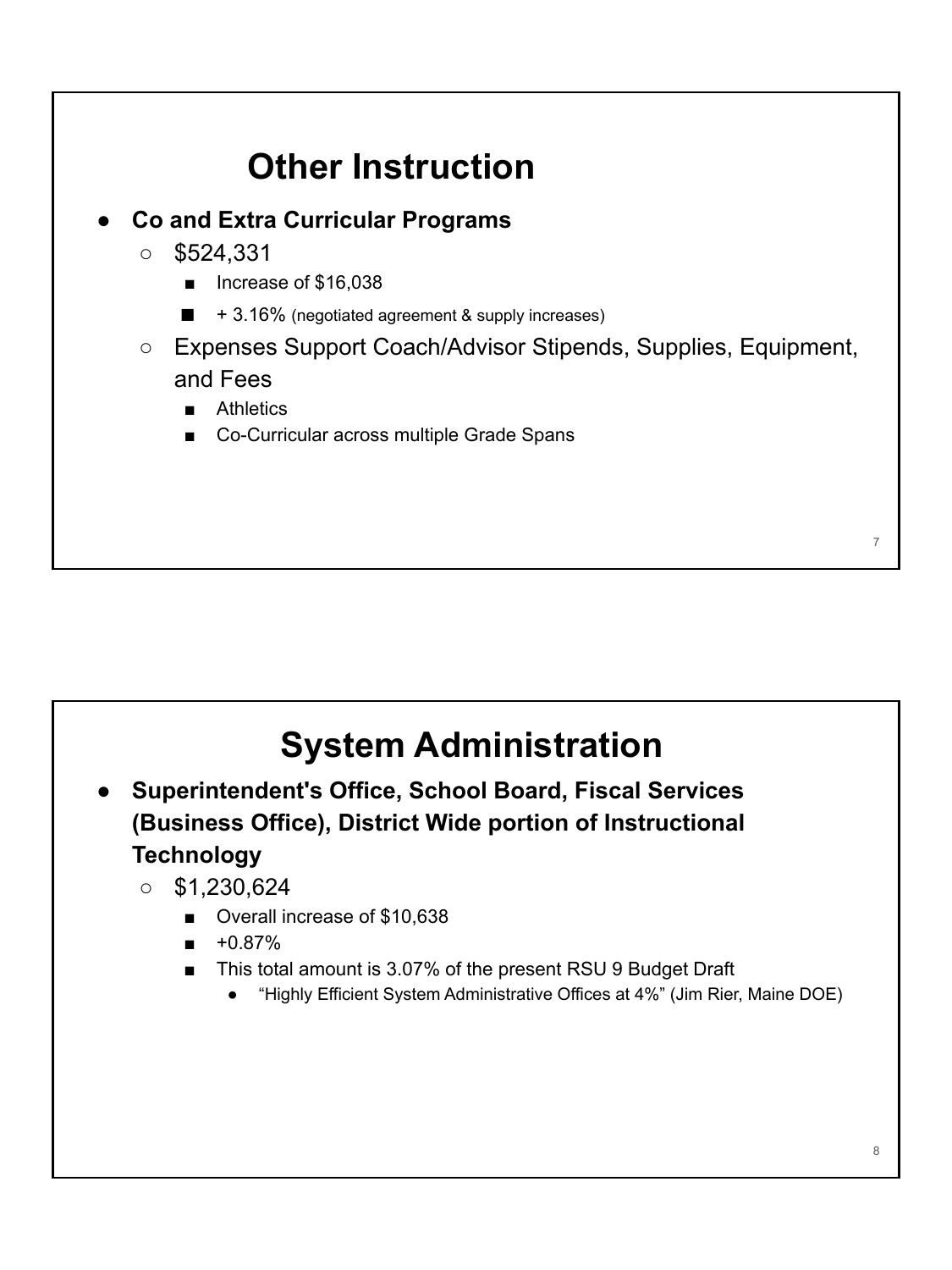## **System Administration - Cont. ● Total Budget 2320 - Superintendent's Office** ○ \$288,472 - Increase of \$47,856 **Restructuring of Positions** ● Director of Communications & Internal Operations Receptionist (increase by .5 FTE Supt Office (\$20,890)) ● Staffing #s  $\circ$  22-23 as compared to 21-22 + .2 Increase of \$9,460 for increased communication functions and activities Such as: ○ Staff appreciation, recognition, and longevity awards - \$5,200 ○ Marketing/branding/supplies - \$2,100 ○ Professional development, travel, dues/fees - \$2,340

## **● Total Budget 2500 - Fiscal Services**

- \$510,198 Decrease of -\$11,705
	- Restructuring of Responsibilities to Plant/Operations
		- Business Manager  $\Longrightarrow$  Director of Finance/Operations
			- $\circ$  75% Finance 25% Moved to Operations (\$26,025)
		- New Business Office Assistant (\$18,565 net increase)
			- Support in All Aspects of Fiscal Services
				- Including six to twelve month changeover from ADS to Infinite Visions
			- Staffing #s
				- 22-23 as compared to  $21-22 + 5$
	- Restructuring from fiscal office to Maintenance & Operations and cash in lieu instead of insurance for Human Resources position
	- For non-staffing areas we took a 3 Year Average of Annual Budgeted Items

 $\overline{Q}$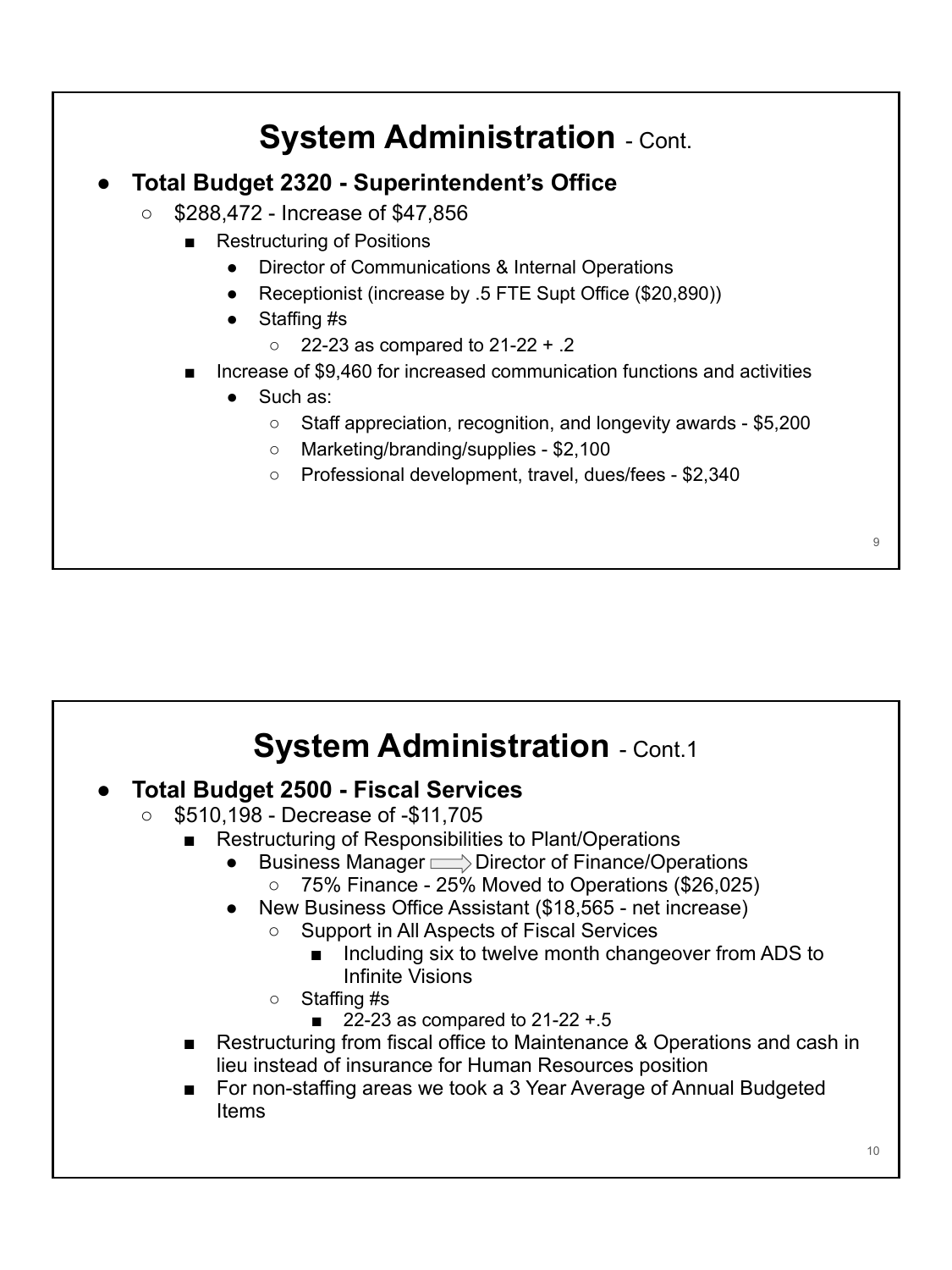

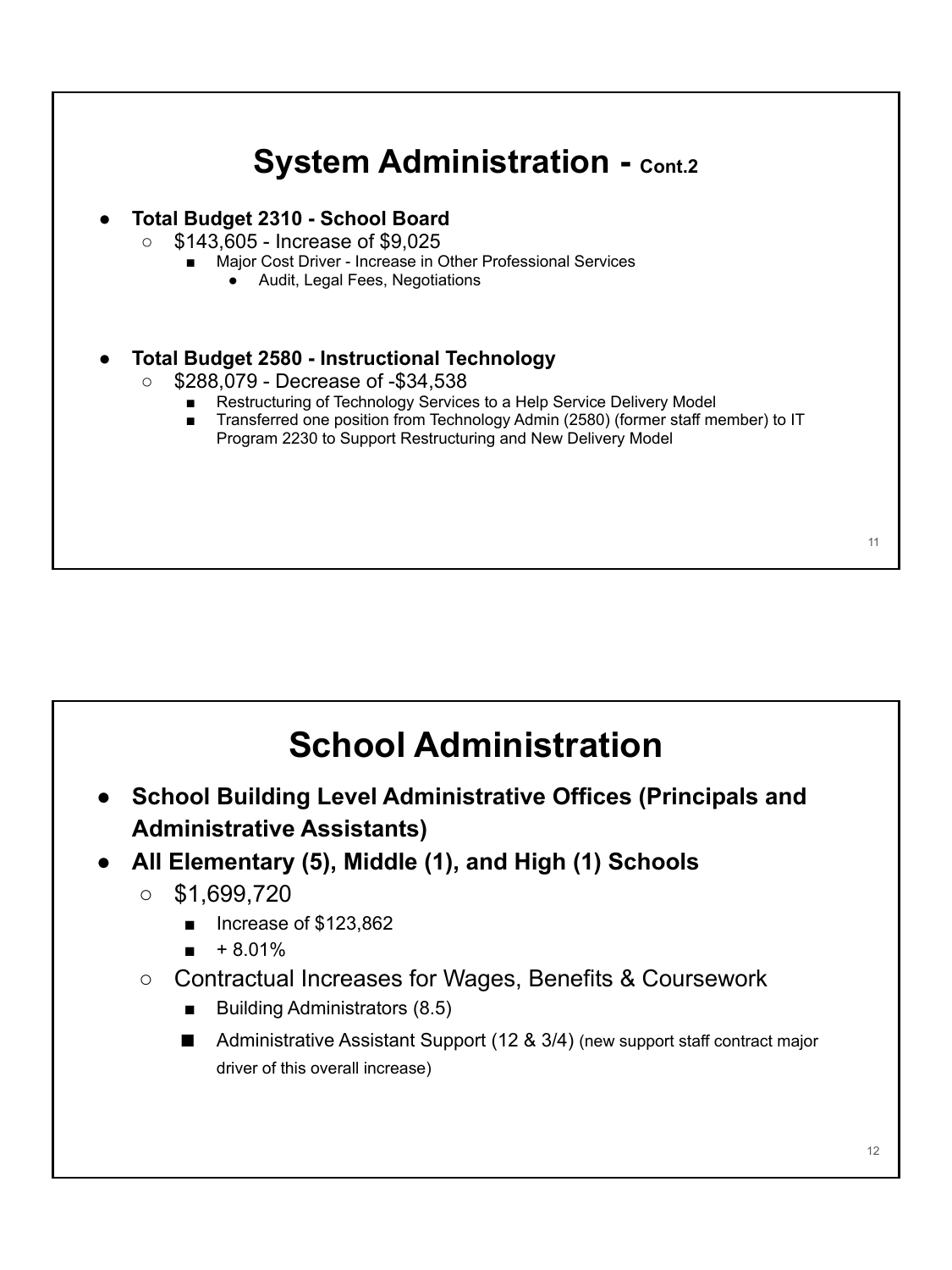# **Plant Maintenance and Operations**

## **● All Aspects of Custodial and Maintenance Operations**

- $\circ$  \$4,873,581
	- Increase of \$577,690
	- $+13.45%$
	- Includes Major Projects
		- Flooring at MBHS \$66,000
		- Roof Replacement at Cushing \$145,000
		- Roof Repair at Academy Hill \$92,000
	- \$150,000 Architectural and Engineering Studies at GDC, AHS, CCHS, WGM, CBS, MBMS (one time cost)
	- \$80,000 In Heating Costs
- FY23-24 Restore Community Bidding Process with our Towns
- Creation of Capital and Fuel Reserve Accounts from Unallocated Fund Balance

# **Plant Maintenance and Operations- Cont.**

- **● Restructuring of Responsibilities and Fiscal Impact**
	- Elimination of Director of Support Services Position
		- Replaced with **Re-Structured** Positions
		- **Director of Transportation/Custodial Services** 
			- 75% Transportation and 25% Custodial/Operations
		- **Director of Finance and Operations** 
			- 75% Business Office (Finance) and 25% Operations
		- Maintenance Supervisor
		- Custodial Supervisor
			- **●** [Net Budget Reduction](https://drive.google.com/file/d/1YMCVmTD1aGl1uNozBYp1kWNDrYumF33h/view?usp=sharing) **in Salaries/Benefits of \$17,258**
		- Staffing #s
			- 22-23 as compared to  $21-22 + 1.5$

13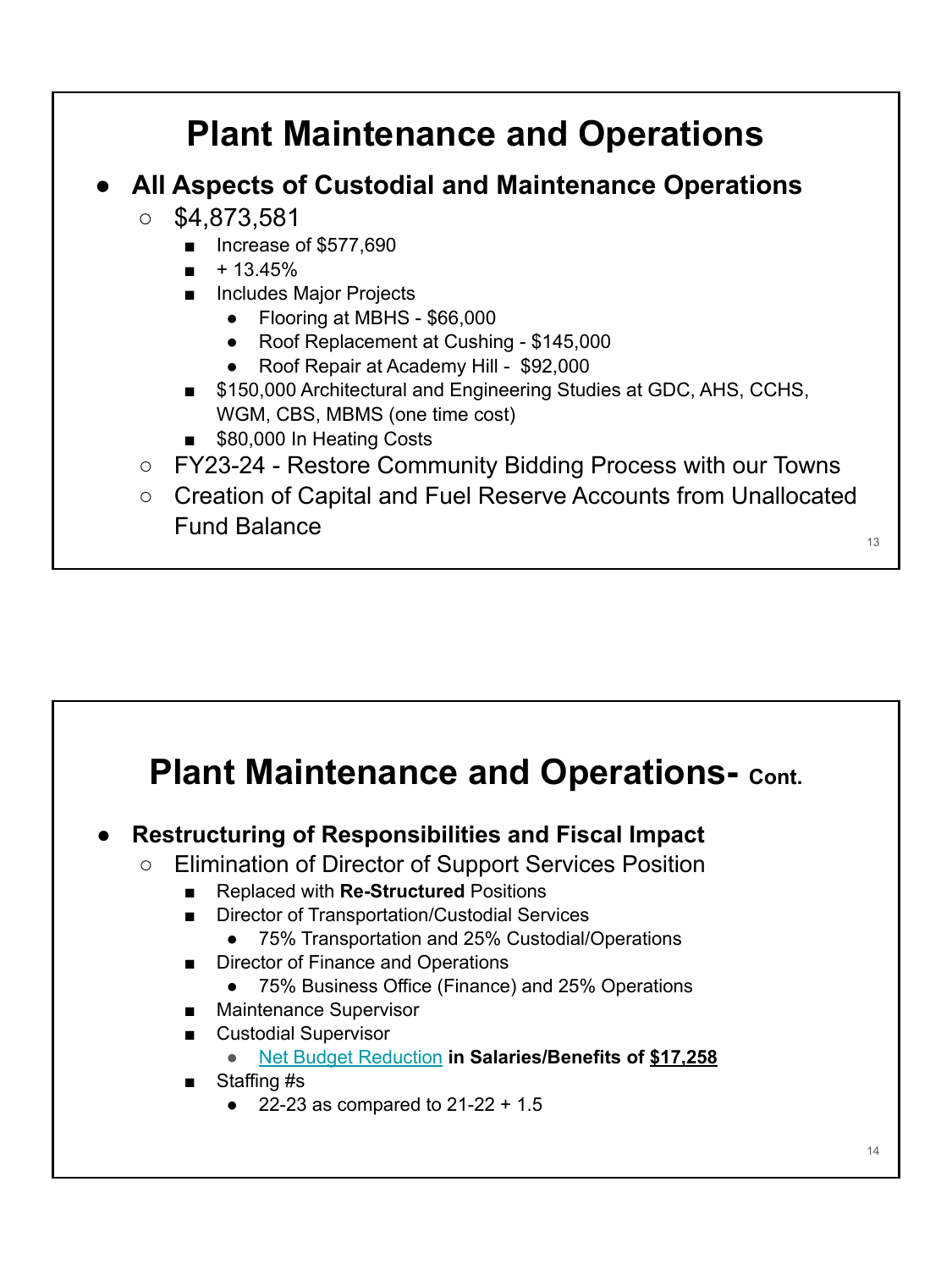## Historical Per Pupil Cost #s

- 2 year old Per pupil Costs
	- [PK-8 Operating Cost Comparison of 'like' Districts](https://drive.google.com/file/d/1H8qG9fi0pieytj2ryBzPu4MiJJoypAYC/view?usp=sharing)
	- [9-12 w/CTE Per Pupil Cost Comparison of 'like' Districts](https://drive.google.com/file/d/1IUhiDwVTWI9A36QDXcfstDUPvuLrvtFv/view?usp=sharing)
	- [9-12 without CTE Per Pupil Cost Comparison of 'like' Districts](https://drive.google.com/file/d/1KAIaxff41m_RZZ2LP0uSb9yE-uG6I_Wt/view?usp=sharing)

# **Student Transportation**

**● All Aspects of Student Transportation Services**

#### ● \$2,583,663

- Increase of \$97,901
- $\circ$  + 3.94%
- 25% of Transportation Director Salary moved to Custodial **Services**
- \$54,000 increase in Transportation Fuel
- Increase of a Part-Time School Year only Driver to a 1.0 FTE Year Round Driver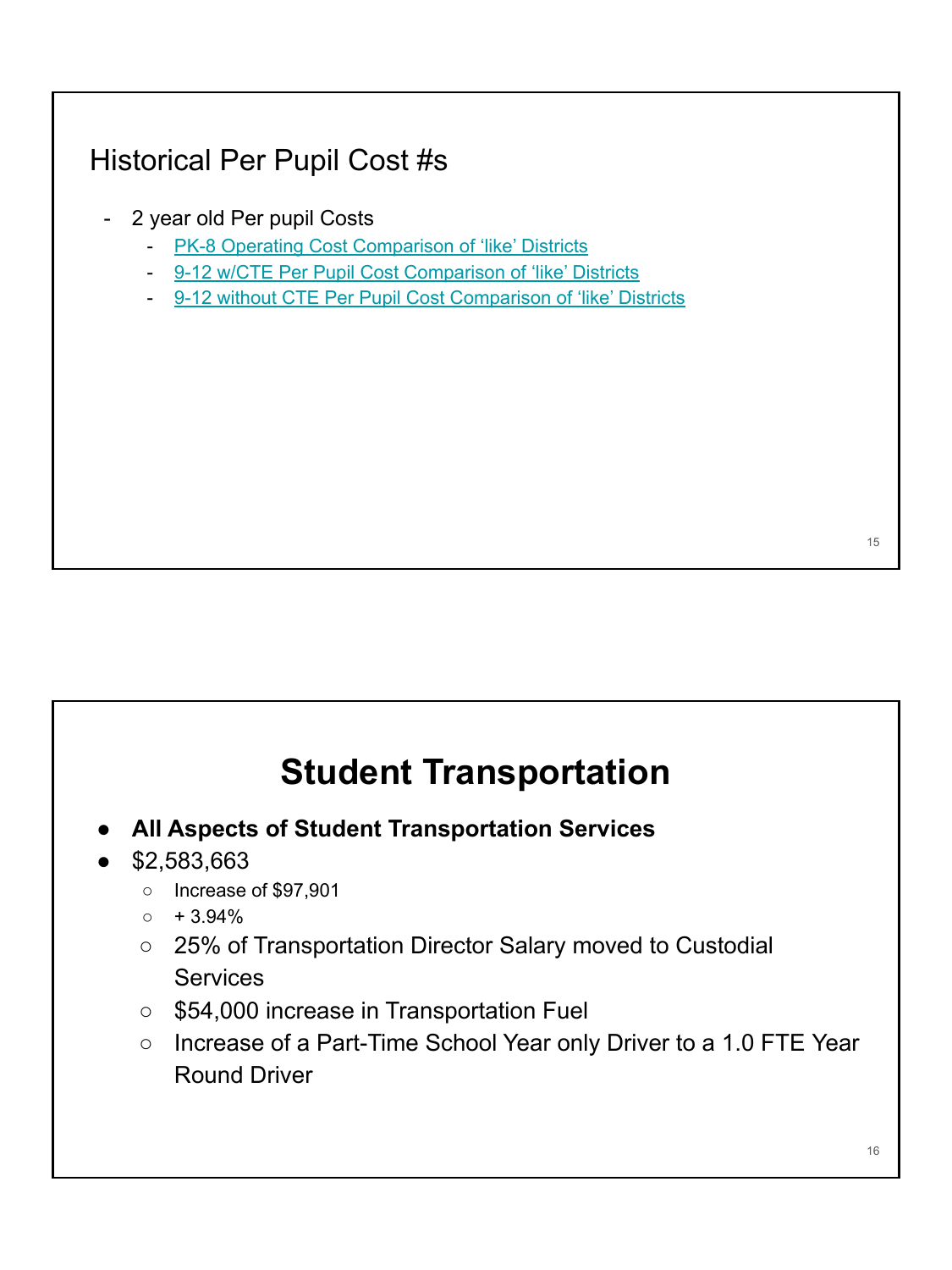# **Debt Service ● Existing Expenses for Project Related Debt Service**  $\circ$  \$4,072,831 ■ Decrease of \$430,327 or 9.56% ● These funds are being used to cover the added expense of the following major capital projects or one-time costs ○ Flooring at MBHS - \$66,000 ○ Roof Replacement at Cushing - \$145,000 ○ Roof Repair at Academy Hill - \$92,000 ○ Architectural and Engineering Study - \$150,000 [\\*Historical Debt Chart](https://drive.google.com/file/d/17kU2C1ph2cl9RO-UOqjXo_yiJlmBWGT8/view?usp=sharing) 17

# **Other Expenditures (School Nutrition Program)**

- **School Nutrition/Food Service Program**
- **● Participation in National School Lunch Program (NSLP)**
	- Has increased program revenues to combat high costs in food costs (supply chain concerns)

## **● Meal Debt \$41,052**

- Increase of \$35,552 to Pay Off Existing Meal Debt (Bad) as Required by Auditor
- Typically Self-Sustaining Program
	- One Year Request to Remove Debt
		- These are not new expenses but funds previously expended (2019 and before) to produce and serve meals to students, from unpaid student/family accounts.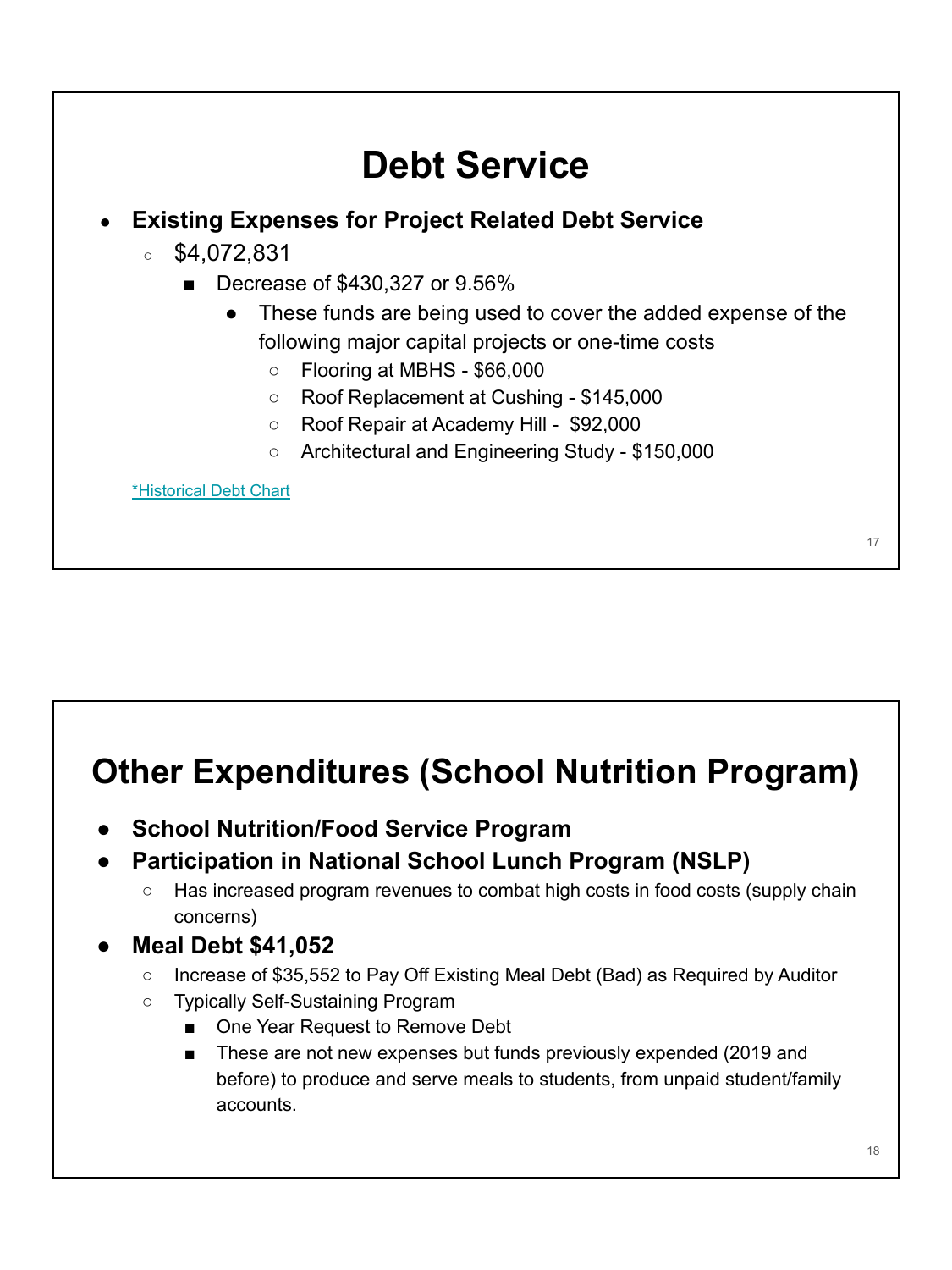

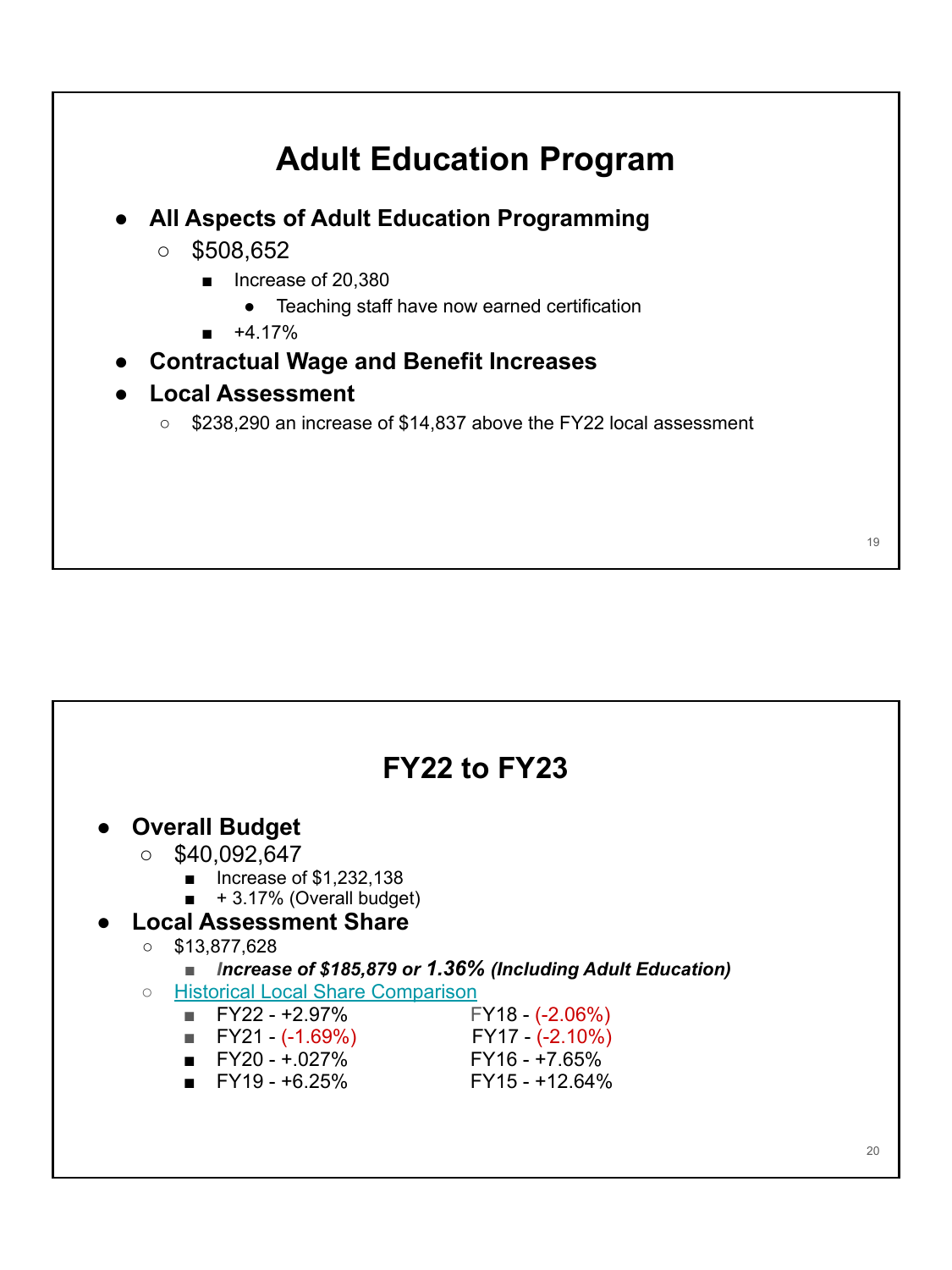## **Moving Forward ● Fund Balance Usage and Planning** ○ We need to plan strategically for our present and future unallocated Fund Balance over the next 5 years ○ From the June 30, 2020 Audit after the application of \$1,200,000 to offset expenditures for the FY 22 Budget, the projected balance is \$2,876,000 **● Create Reserve Accounts (from Unallocated Fund Balance)** ○ Special Education - \$350,000 ○ Capital Reserve - \$300,000  $\circ$  Fuel - \$100,000 ○ \*Instructional Technology - \$300,000 (from sale of used ipad/laptops) 21

## **Moving Forward** - part 1.

#### **● ESSER Funding**

- Supplement vs. Supplant (Use Consistent with Federal and State Grant Regulations)
- Some positions and stipends will not be part of 22-23 Staffing
	- Intervention teacher at MBMS, some tutors and stipend pay district-wide

## **● Strategic Plan and 10 Year Maintenance Plan**

○ Will Guide Development of Future Mt. Blue RSD Budgets